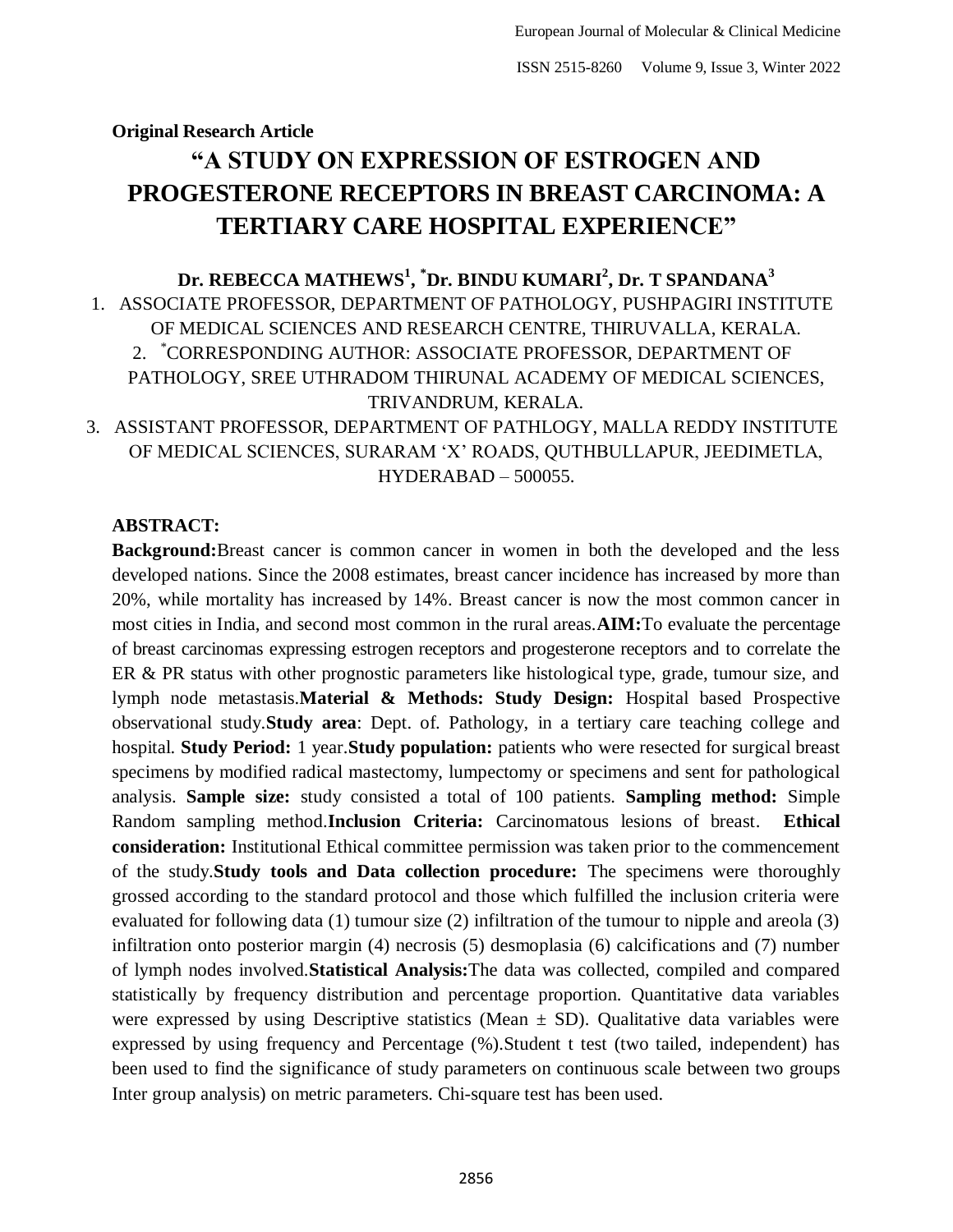**Results:** Out of 100 cases, of breast carcinomas most common phenotype is  $ER + \& PR + 46$ cases (46 %), followed by ER - & PR – which are 37 cases (37 %), followed by ER + & PR – 10 cases (10%), and ER -  $&$  PR + 7 cases (7%).

**CONCLUSION:** Immunohistochemically assessment of ER and PR status should be incorporated as a routine investigation. This along with histo-pathological grading will guide the clinicians to make correct choice of treatment protocols and help in improved quality of life for the patients.

**Key words:** Breast cancer, ER and PR status, breast specimens

# **INTRODUCTION:**

Breast cancer is common cancer in women in both the developed and the less developed nations. Since the 2008 estimates, breast cancer incidence has increased by more than 20%, while mortality has increased by 14%. Breast cancer is now the most common cancer in most cities in India, and second most common in the rural areas. In India, around 0.15 million women were newly detected with breast cancer and nearly 70 thousand women died of breast cancer in  $2012$ <sup>(1)</sup>.

Traditional prognostic factors for breast carcinoma include the tumour size, axillary lymph node status, metastasis, the nuclear grade and histologic grade. The recently developed tumour receptor status evaluation helps to estimate a patient's response to endocrine therapy and their prognosis for clinical outcomes  $(2)$ .

The importance of the receptor status is further emphasized by the introduction of newer molecular classification of breast carcinoma in St. Gallen International Expert Consensus<sup>(3)</sup>. Although many markers have been evaluated, it is well known that Estrogen Receptor (ER) & Progesterone Receptor (PR) expressions are most useful in predicting response to therapy.

Most of the studies have shown positive association between the presence of positive estrogen and progesterone expression in the tumour cells with favorable prognosis<sup> $(4)$ </sup>. Evaluation of hormone receptor expression has become a central component of the pathological evaluation of breast cancer. The American Society of Clinical Oncology and the College of American Pathologists recommend testing for both ER and PR on all newly diagnosed cases of invasive breast cancer<sup>(5)</sup>.

Breast cancer patients of Indian origin tend to be younger, with extensive tumour spread when first diagnosed and a large proportion had high-grade tumours and hormone-receptor negative tumours compared to Western series  $<sup>(6)</sup>$ . The response rate is variable among different</sup> study groups. The hormone receptor expression in India was found to be low  $(7)$ .

So the present study was undertaken to study the expression of estrogen receptor (ER) and progesterone receptor (PR) in breast carcinoma and to compare it with other prognostic parameters such as histological type, grade, tumour size, and patient's age.

**AIM:**To evaluate the percentage of breast carcinomas expressing estrogen receptors and progesterone receptors and to correlate the ER & PR status with other prognostic parameters like histological type, grade, tumour size, and lymph node metastasis.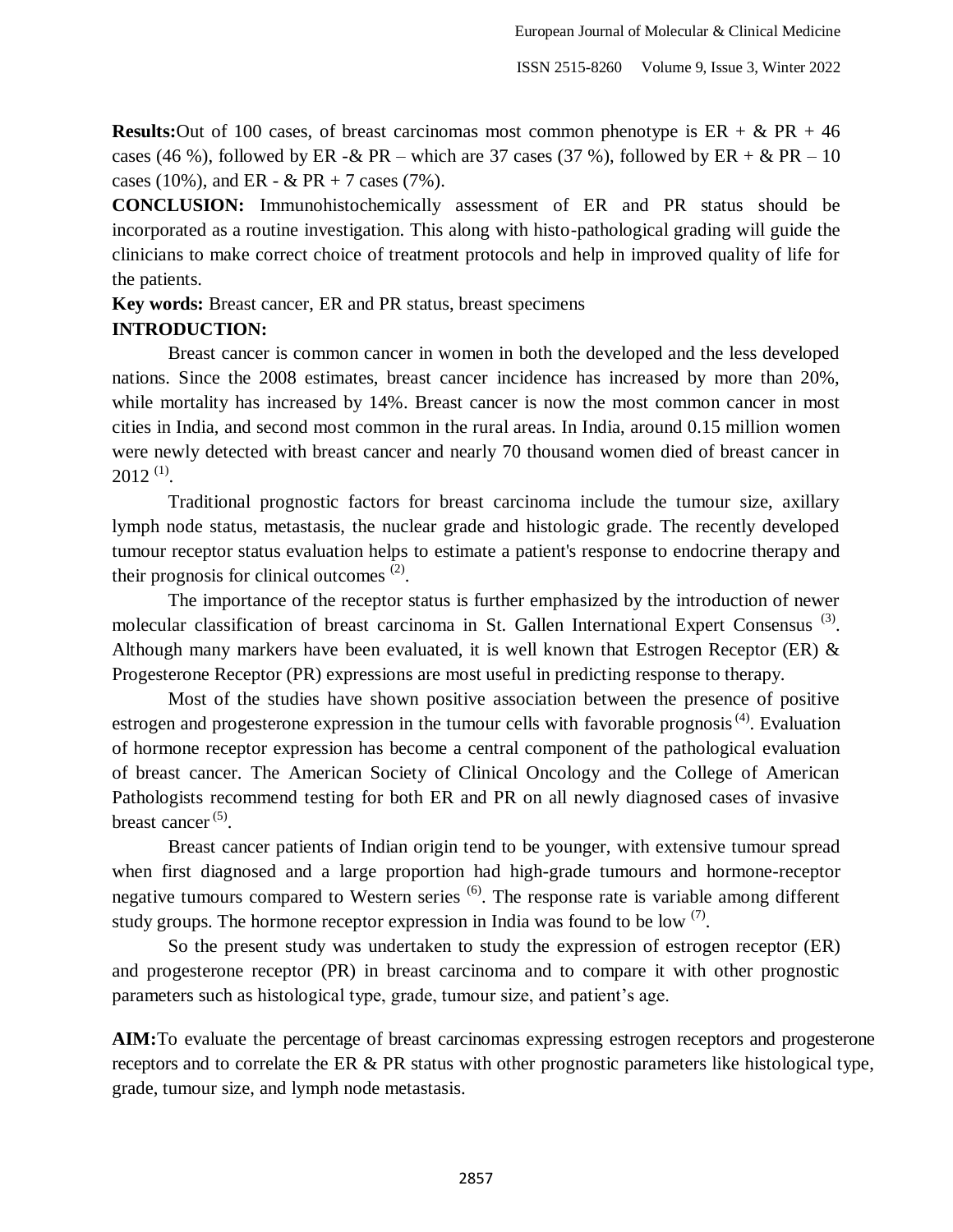### **Material & Methods:**

**Study Design:** Hospital based Prospective observational study. **Study area**: Dept. of. Pathology, in a tertiary care teaching college and hospital.

## **Study Period:** 1 year.

**Study population:** patients who were resected for surgical breast specimens by modified radical mastectomy, lumpectomy or specimens and sent for pathological analysis.

**Sample size:** study consisted a total of 100 patients.

**Sampling method:** Simple Random sampling method.

**Inclusion Criteria:**Carcinomatous lesions of breast.

## **Exclusion Criteria:**

- 1. Inflammatory conditions of breast (mastitis)
- 2. Non Neoplastic cysts of breast.
- 3. Benign epithelial lesions.

**Ethical consideration:** Institutional Ethical committee permission was taken prior to the commencement of the study.

## **Study tools and Data collection procedure:**

The specimens were thoroughly grossed according to the standard protocol and those who fulfilled the inclusion criteria were evaluated for following data (1) tumour size (2) infiltration of the tumour to nipple and areola (3) infiltration onto posterior margin (4) necrosis (5) desmoplasia (6) calcifications and (7) number of lymph nodes involved.

After grossing tissue bits were subjected for routine processing, fixation, dehydration, clearing and embedding in paraffin wax. Sections were prepared from the blocks for routine staining Hematoxylin & Eosin (H&E).

During fixation, precautions were followed as hormone receptor study can be effected by the type of fixative used and also by over fixation or under fixation in formalin. Delayed fixation and heat fixation such as that by cautery also results in the degradation of receptor proteins.

The histopathological sections of breast carcinoma were reported according to WHO classification of breast carcinomas and graded by Modified Bloom Richardson"s grading system. Those which fulfilled the inclusion criteria, t of those sections he paraffin blocks were subjected to ER & PR receptor study.

The specimens were processed by the HRP– polymer method. Protein retrieval was done by microwave technique and following antibody cloneswere used.

1. Mouse Anti-Human Estrogen Receptor alpha Clone 1D5.

2. Mouse Anti-Human Progesterone Receptor clone PgR636.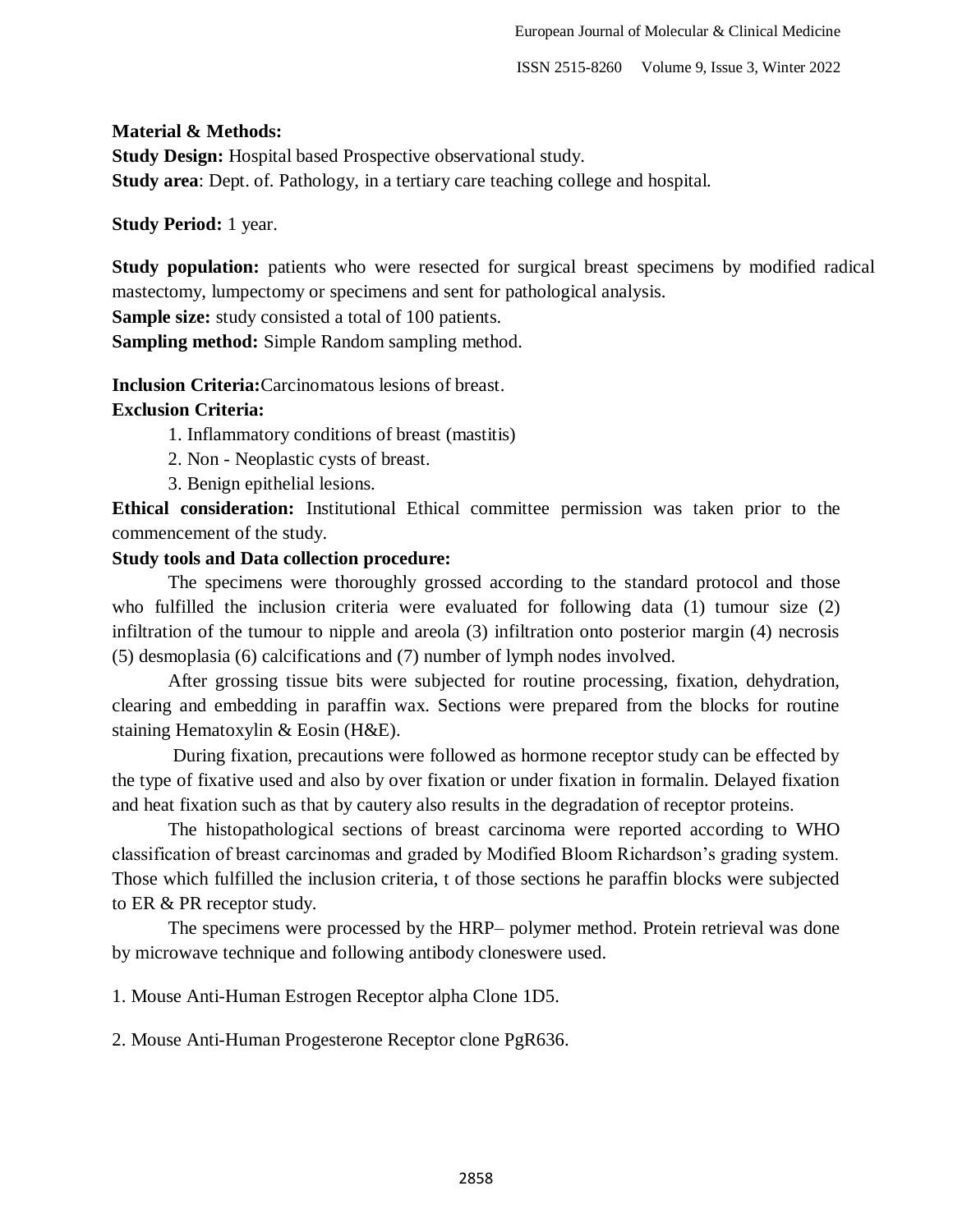## **STAINING OF ER, PR WERE QUANTIFIED USING ALLRED SCORE**

Allred scoring system was introduced in various university hospitals in North America to minimize the borderline cases and to put them into either positive or negative groups. The Proportional score (PS) is as follows  $(8)$ :

| Score | % of Positive cells |
|-------|---------------------|
|       | 0%                  |
|       | $<$ 1%              |
| 2     | $1 - 10\%$          |
| 3     | $11 - 33%$          |
| 4     | $34 - 66%$          |
| 5     | $67 - 100\%$        |
| .     |                     |

Intensity score (IS) is as follows  $(40)$ :

## 0 - Negative

- 1 Weak staining
- 2 Intermediate staining
- 3 Strong staining

Total score (TS): sum of Proportional score+ Intensity score;

- 0 2: Negative
- 2 8: Positive

# **Total score greater than 2 is considered positive for significant expression of ER and PR. Statistical Analysis:**

The data was collected, compiled and compared statistically by frequency distribution and percentage proportion. Quantitative data variables were expressed by using Descriptive statistics (Mean  $\pm$  SD). Qualitative data variables were expressed by using frequency and Percentage (%).Student t test (two tailed, independent) has been used to find the significance of study parameters on continuous scale between two groups Inter group analysis) on metric parameters. Chi-square test has been used to find the significance of study parameters on categorical scale between two or more groups. P values of <0.05 were considered statistically significant. Data analysis was performed by using SPSS Version 20.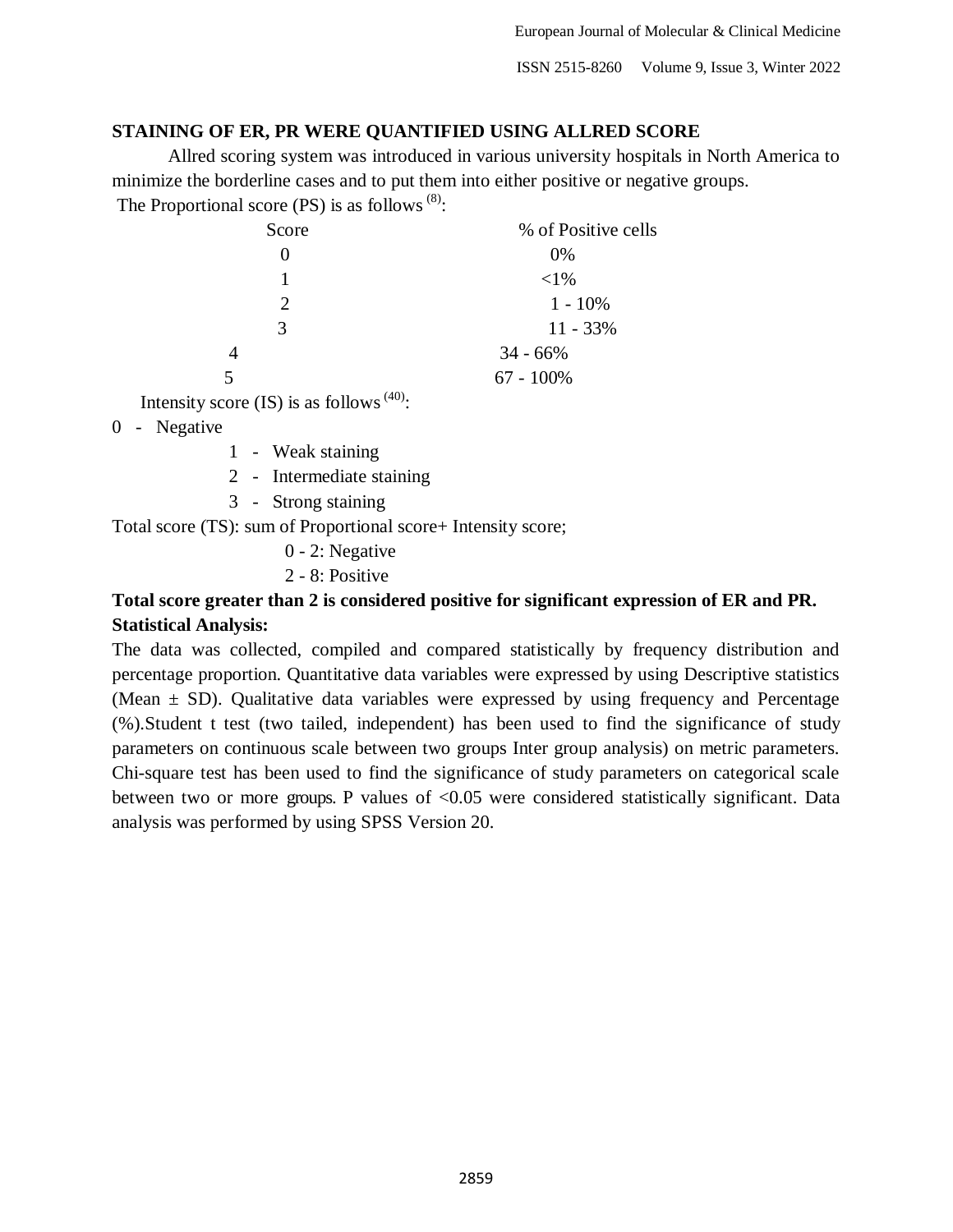

# **OBSERVATIONS AND RESULTS: Figure 1: AGE DISTRIBUTION IN THE STUDY POPULATION**

In our study of 100 cases, age ranged from 28 – 82 years. Majority of the cases, 31 cases (31%) of them belonged to 41-50 years followed by 30 cases (30%) which belonged to the age group 31-40 years. Mean age for 100 cases is 47.66. The mean age for  $41 - 50$  is 46.25 and for 31 – 40 years are 36.36.

**Table 1: Histological (MBR) grading in the study population**

| <b>Histological grade</b> | <b>Number of patients</b> | $\frac{6}{9}$ |
|---------------------------|---------------------------|---------------|
| Grade I                   | 41                        | 41%           |
| Grade II                  | 47                        | 47%           |
| Grade III                 | 12                        | 12%           |
| Total                     | 100                       | 100%          |

Out of 100 breast carcinoma cases which were graded according to Modified Bloom Richardson"s grading system- majority 47 cases (47%) belong to grade II, 41cases (41 %) were in grade I and the remaining 12 cases (12 %) in grade III.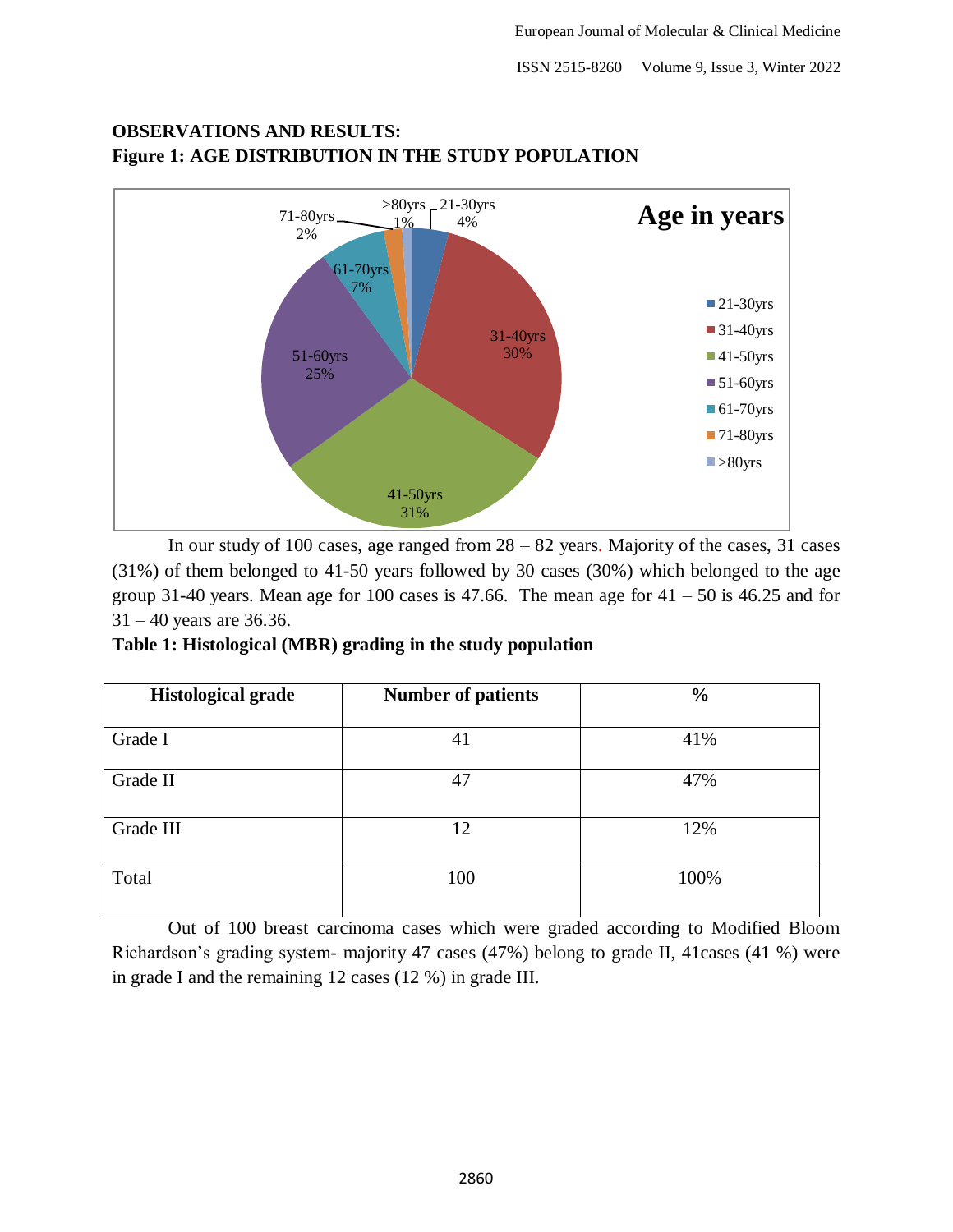|                 | ER  | $\%$ |
|-----------------|-----|------|
|                 |     |      |
| <b>Negative</b> | 44  | 44%  |
|                 |     |      |
| <b>Positive</b> | 56  | 56%  |
|                 |     |      |
| Total           | 100 | 100% |
|                 |     |      |

### **Table 2: number of cases positive for estrogen receptor**

In our study, out of 100 cases it was observed that 56 cases (56 %) showed over expression of estrogen receptor so showed positive expression of the receptor while, in 44 cases (44%) there was no expression hence considered as negative or no expression of the receptor.

|  | Table 3: number of cases expressing progesterone receptor |
|--|-----------------------------------------------------------|
|  |                                                           |

|                 | Progesterone receptor | $\%$ |
|-----------------|-----------------------|------|
|                 |                       |      |
| <b>Negative</b> | 47                    | 47%  |
|                 |                       |      |
| <b>Positive</b> | 53                    | 53%  |
|                 |                       |      |
| Total           | 100                   | 100% |
|                 |                       |      |

In our study of 100 cases, we observed that 53 cases (53%) showed expression of progesterone receptor hence are considered as positive for progesterone receptor, while 47 cases (47%) did not express the receptor hence considered as hormone receptor negative.

**Table 4: showing expression of various phenotypes of ER & PR**

|               | . .                       |      |
|---------------|---------------------------|------|
| phenotype     | <b>Number of patients</b> | $\%$ |
| $ER + / PR +$ | 46                        | 46%  |
| $ER - / PR -$ | 37                        | 37%  |
| $ER + / PR -$ |                           | 10%  |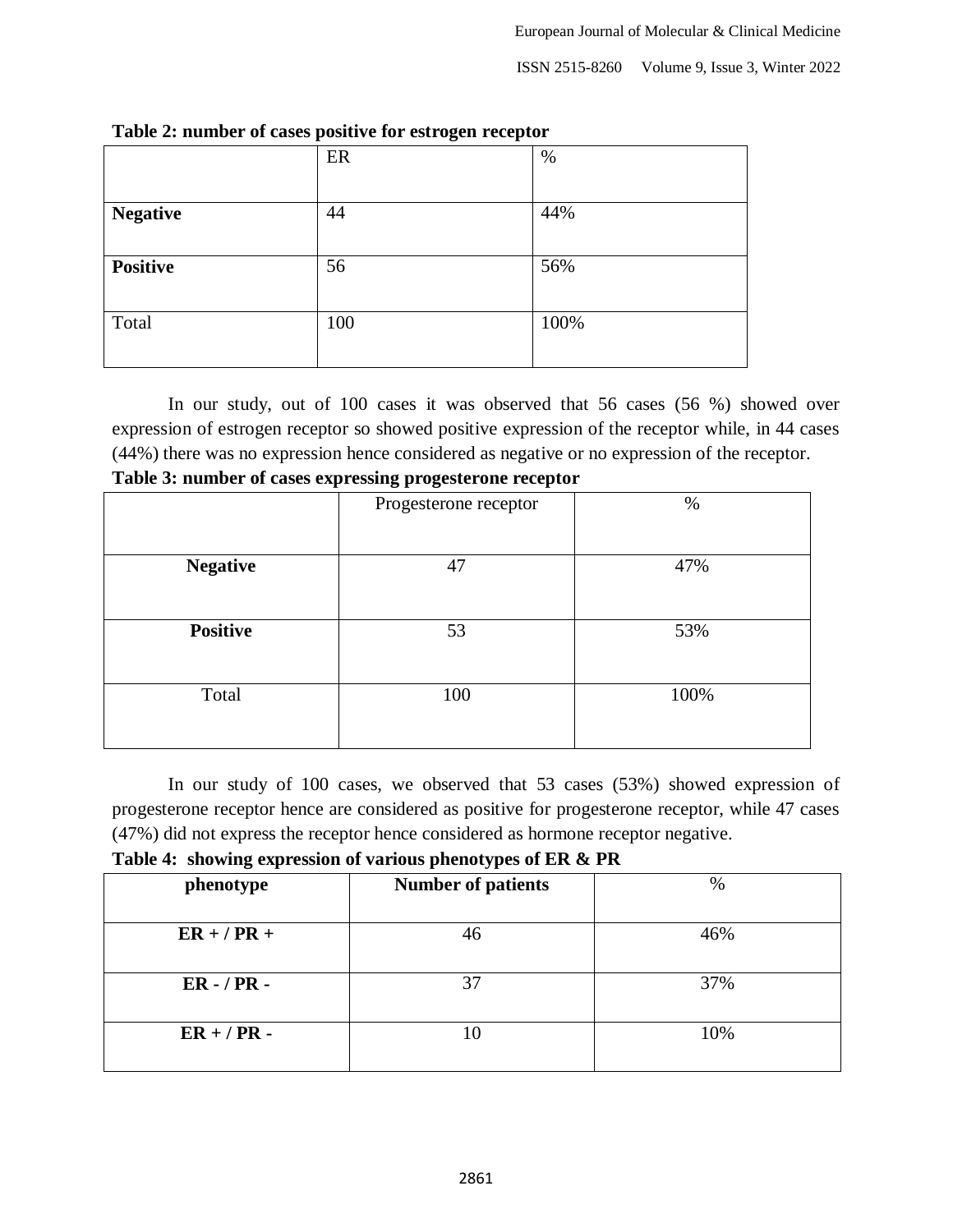| $ER-$ / $PR +$ |    | 7%   |
|----------------|----|------|
| Total          | 00 | 100% |

Out of 100 cases, of breast carcinomas most common phenotype is  $ER + \& PR + 46$ cases (46 %), followed by ER -& PR – which are 37 cases (37 %), followed by ER + & PR – 10 cases (10%), and ER - & PR + 7 cases (7%).

**Table 5: showing correlation of variables with that of expression of ER**

| Variable                                          | <b>ER</b> status  |                          | P value  |
|---------------------------------------------------|-------------------|--------------------------|----------|
|                                                   | Negative $(n=44)$ | Positive( $n=56$ )       |          |
| <b>Tubule formation:</b>                          | $3(6.82\%)$       | $\overline{10}(17.85\%)$ |          |
| >75%                                              |                   |                          |          |
| $10 - 75%$                                        | 20(45.45%)        | $28(50\%)$               | 0.139    |
| ${<}10\%$                                         | 21(47.73%)        | 18(32.15%)               |          |
| <b>Nuclear pleomorphism</b>                       |                   |                          |          |
| Minimal variation in size and<br>shape of nuclei  | 8(18.18%)         | 20(35.71%)               |          |
| Moderate variation in size and<br>shape of nuclei | 22(50%)           | 30(53.57%)               | $0.016*$ |
| Severe variation in size and shape                | 14(31.82%)        | 6(10.72%)                |          |
| of nuclei                                         |                   |                          |          |
| <b>Mitosis</b>                                    |                   |                          |          |
| $0 - 5$                                           | 13(29.55%)        | 31(55.35%)               |          |
| $6 - 10$                                          | 29(65.90%)        | 24(42.86%)               | $0.033*$ |
| >11                                               | $2(4.55\%)$       | 1(1.79%)                 |          |
| <b>MBR</b> grading                                |                   |                          |          |
| $\mathbf I$                                       | 11(25%)           | 30(53.57%)               |          |
| $\mathbf{I}$                                      | 24(54.54%)        | 23(41.07%)               | $0.005*$ |
| III                                               | 9(20.46%)         | 3(5.36%)                 |          |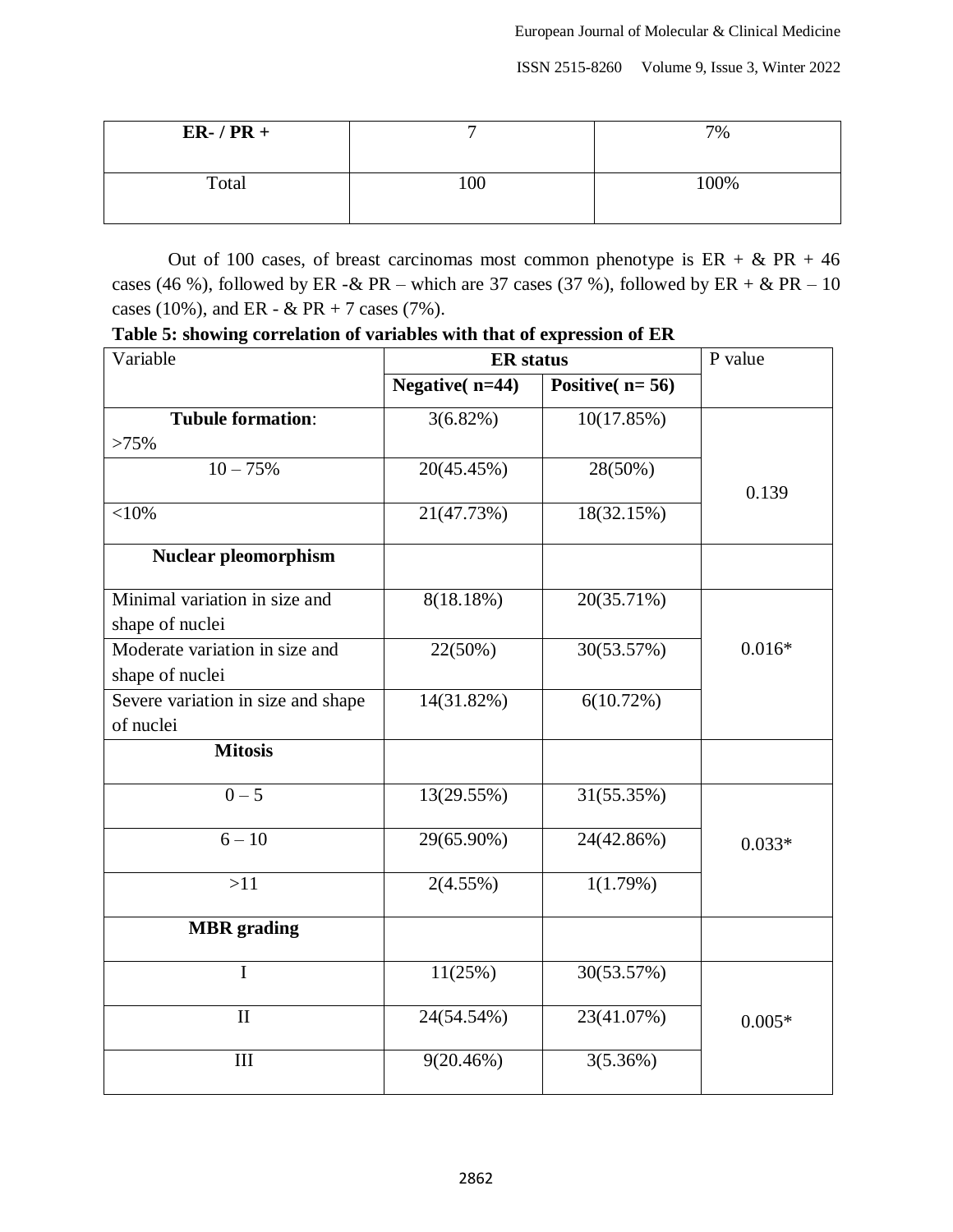| <b>Histologic variability</b> |              |              |          |
|-------------------------------|--------------|--------------|----------|
| Necrosis $(n=27)$             | 14(51.85%)   | 13(48.15%)   | 0.336    |
| Pagetoid spread( $n=3$ )      | $2(66.66\%)$ | $1(33.34\%)$ | 0.422    |
| Lymphatic invasion( $n=18$ )  | 12(66.66%)   | 6(33.34%)    | $0.032*$ |
| Vascular invasion( $n=20$ )   | 14(70%)      | 6(30%)       | $0.009*$ |

In view of statistical correlation with p value, Histological grading and nuclear pleomorphism, mitosis, lymphatic invasion and vascular invasion was found to be statistically moderately correlated with estrogen receptor positivity with p value.

|  |  |  | Table 6: showing correlation of histological variables according to PR expression |
|--|--|--|-----------------------------------------------------------------------------------|
|  |  |  |                                                                                   |

| Variables                                         | PR status       | P value           |          |
|---------------------------------------------------|-----------------|-------------------|----------|
|                                                   | Negative (n=47) | Positive $(n=53)$ |          |
| <b>Tubule formation</b><br>>75%                   | 4(8.52%)        | $9(16.98\%)$      |          |
| $10 - 75%$                                        | 19(40.42%)      | 29(54.72%)        | 0.057    |
| $<$ 10%                                           | 24(51.06%)      | 15(28.30%)        |          |
| <b>Nuclear pleomorphism</b>                       |                 |                   |          |
| Minimal variation in size and<br>shape of nuclei  | 10(21.28%)      | 18(33.98%)        |          |
| Moderate variation in size and<br>shape of nuclei | 21(44.68%)      | 31(58.49%)        | $0.004*$ |
| Severe variation in size and shape<br>of nuclei   | 16(34.04%)      | 4(7.55%)          |          |
| <b>Mitosis</b>                                    |                 |                   |          |
| $0 - 5$                                           | 13(27.66%)      | 31(58.49%)        |          |
| $6 - 10$                                          | 31(65.96%)      | 22(41.51%)        | $0.003*$ |
| >11                                               | 3(6.38%)        | $\boldsymbol{0}$  |          |
| <b>MBR</b> grading                                |                 |                   |          |
| I                                                 | 12(25.53%)      | 29(54.73%)        |          |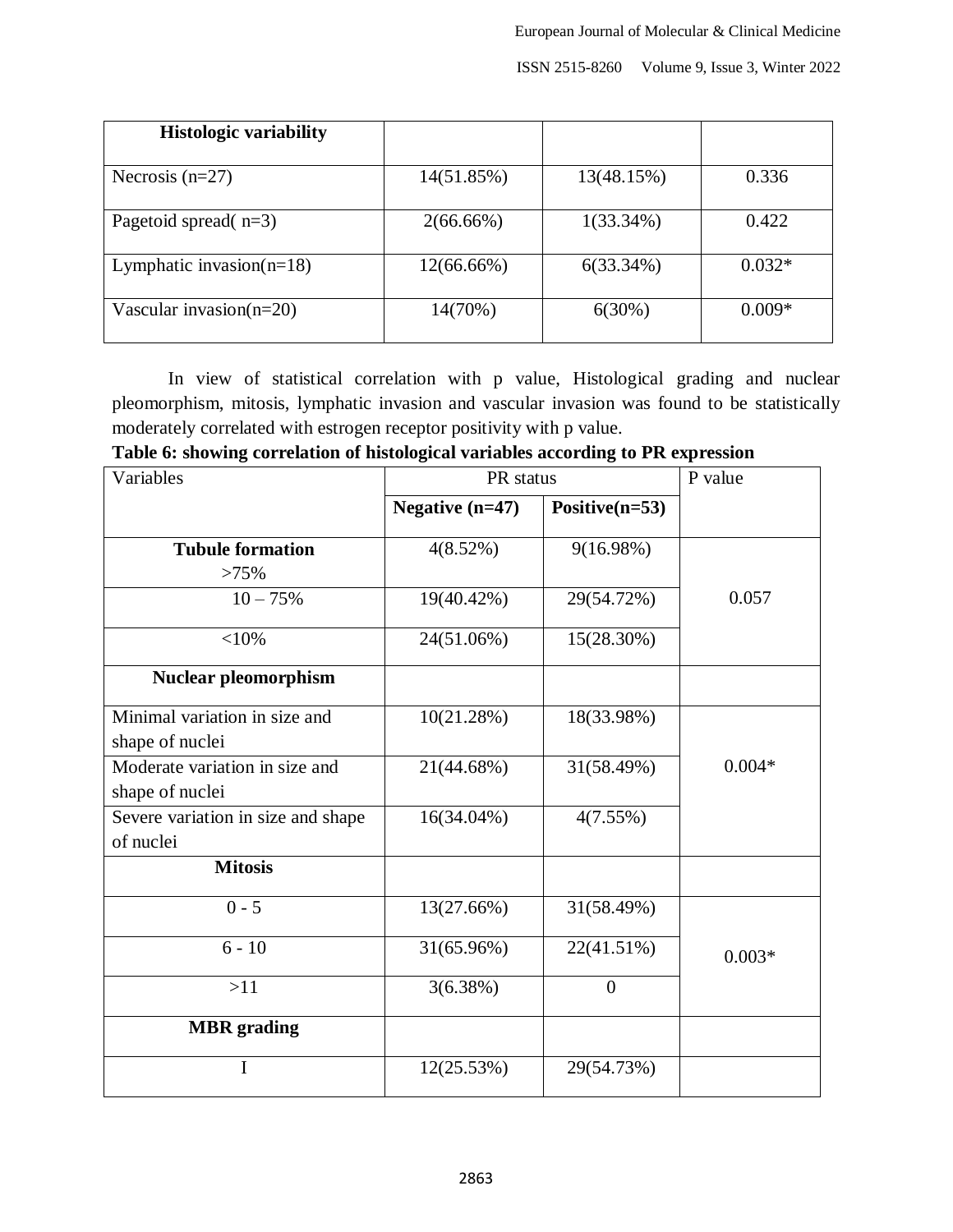| П                             | 24(51.06%) | 23(43.39%)    |           |
|-------------------------------|------------|---------------|-----------|
|                               |            |               | $0.001**$ |
| Ш                             | 11(23.40%) | $1(1.88\%)$   |           |
| <b>Histological variables</b> |            |               |           |
| Necrosis $(n=27)$             | 15(55.56%) | $12(44.44\%)$ | 0.297     |
| Pagetoid spread $(n=3)$       | 2(66.67%)  | $1(33.33\%)$  | 0.488     |
| Lymphatic spread $(n = 18)$   | 13(72.22%) | 5(27.78%)     | 0.180     |
| Vascular invasion( $n = 20$ ) | 15(75%)    | 5(25%)        | $0.005*$  |

In view of statistical correlation with p value, Histological grading was strongly significantly associated with p value. Nuclear pleomorphism, mitosis, vascular invasion was found to be statistically moderately correlated with progesterone receptor positivity and p value. **Table 7: Showing expression ER and PR phenotypes in correlation with variables**.

| Variables                    | ER & PR status   |               |               | P value  |
|------------------------------|------------------|---------------|---------------|----------|
|                              | $ER+PR+$         | $ER-PR-$      | $ER+PR-$      |          |
|                              | $(n=46)$         | $(n=37)$      | $&ER-PR +$    |          |
|                              |                  |               | $(n=17)$      |          |
| <b>Tubule formation</b>      | 9(19.56%)        | $3(8.11\%)$   | $1(5.88\%)$   | 0.173    |
| >75%                         |                  |               |               |          |
| $10 - 75%$                   | 24 (52.17%)      | 15(40.54%)    | $9(52.94\%)$  |          |
| $<$ 10%                      | 13(28.27%)       | 19(51.35%)    | 7(41.18%)     |          |
| <b>Nuclear pleomorphism</b>  |                  |               |               |          |
| Minimal variation in size    | 17 (36.96%)      | $7(18.92\%)$  | 4(23.53%)     | $0.011*$ |
| and shape of nuclei          |                  |               |               |          |
| Moderate variation in size   | 25(54.35%)       | 16(43.24%)    | $11(64.71\%)$ |          |
| and shape of nuclei          |                  |               |               |          |
| Severe variation in size and | 4(8.69%)         | 14(37.84%)    | 2(11.76%)     |          |
| shape of nuclei              |                  |               |               |          |
| <b>Mitosis</b>               |                  |               |               |          |
| $0 - 5$                      | 28(60.87%)       | $10(27.02\%)$ | 6(35.29%)     | $0.021*$ |
| $6 - 10$                     | 18(39.13%)       | 25(67.57%)    | 10(58.82%)    |          |
| >11                          | $\boldsymbol{0}$ | $2(5.41\%)$   | 1(5.89%)      |          |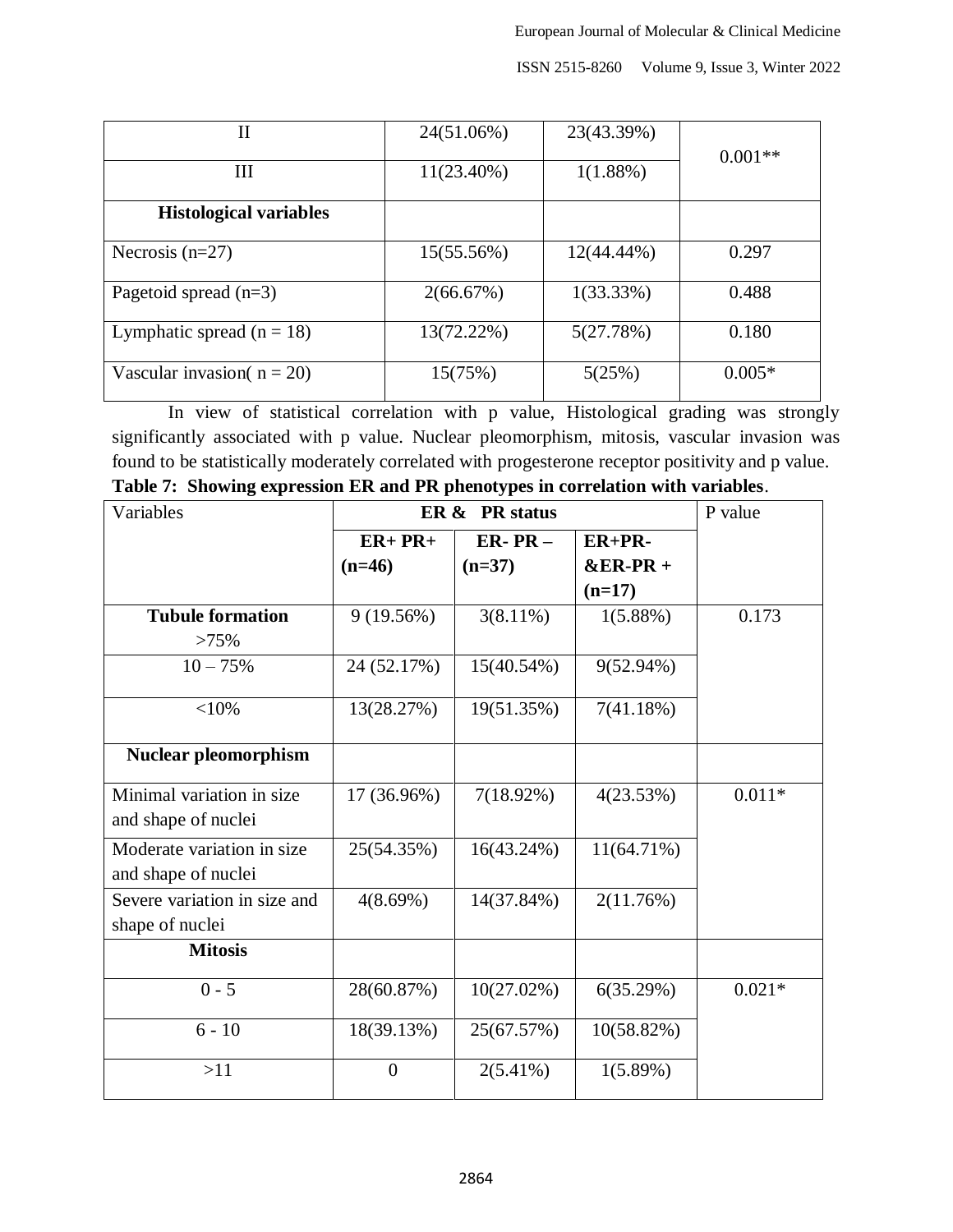| <b>MBR</b> grading                 |              |               |              |          |
|------------------------------------|--------------|---------------|--------------|----------|
|                                    | 27(58.69%)   | 9(24.32%)     | 5(29.42%)    | $0.003*$ |
| $\mathbf{I}$                       | 18(39.14%)   | 19(51.35%)    | 10(58.82%)   |          |
| Ш                                  | 1(2.17%)     | 9(24.33%)     | 2(11.76%)    |          |
| <b>Histological variables</b>      |              |               |              |          |
| Necrosis $(n=27)$                  | 10(37.03%)   | 12(44.44%)    | 5(18.53%)    | 0.535    |
| Pagetoid spread $(n=3)$            | $1(33.34\%)$ | $\theta$      | 2(66.67%)    | 0.504    |
| Lymphatic spread<br>(n)<br>$=18$   | 4(22.23%)    | $11(61.11\%)$ | $3(16.66\%)$ | $0.046*$ |
| Vascular invasion<br>(n)<br>$= 20$ | 4(20%)       | 13(65%)       | 3(15%)       | $0.011*$ |

In view of statistical correlation with p value, Histological grading was strongly significantly associated with p value.

Nuclear pleomorphism, mitosis, vascular and lymphatic invasion was found to be statistically moderately correlated with progesterone receptor positivity and p value. Tubule formation was better with ER+ PR+ phenotype than compared to ER- PR- . Tubule formation of  $\langle 10\%$  was seen more in ER – PR- than in ER+ PR+. Tubule formation if  $>75\%$  was seen more in ER+ PR+ group. However there was no significant correlation. Higher nuclear pleomorphism with sever pleomorphism was seen in ER- PR- group when compared to ER+ PR+ and showed statistically significant correlation. Mitosis of score  $> 11$  was seen more in ER- & PR- and also in ER+ PR -  $\&$  ER- PR + group with no case in ER+ PR +. Mitotic score of 0-5 was seen more in  $ER+ PR +$  than in  $ER - PR -$ .

 In the present study histological grading in correlation with ER/PR positivity was found to statistically significant correlation was observed. The majority of the cases are grouped in the phenotype ER+ & PR+, with 27 cases (58.69%) in grade I,  $18(39.13\%)$  in grade II,  $1(2.17\%)$  in grade III. Among ER-  $\&$  PR- group 19 cases (51.35%) in grade II, and 9 cases (24.32%) belonged to grade I and grade III. In the present study among grade I tumors, 27 cases (58.69%) were ER+ & PR+ and only 9 cases (24.32%) were ER- PR-. Among grade III tumors, only 1 case was ER+  $\&$  PR+, while 9 cases (24.32%) were ER-  $\&$ PR-. Grade II had majority of the cases out of which 18 cases (39.13%) were  $ER + \& PR + \&19$  cases (51.35%) were  $ER$ - $PR$ -.

Vascular invasion was seen more common among ER-  $\&$  PR – group than ER+ PR+ group and also showed significant correlation. Lymphatic invasion was seen more in ER- PRgroup than ER+ PR+ group; however there was no significant correlation. Necrosis was seen more in ER- PR - group than in ER+  $\&$  PR+ group but it was not statistically significant.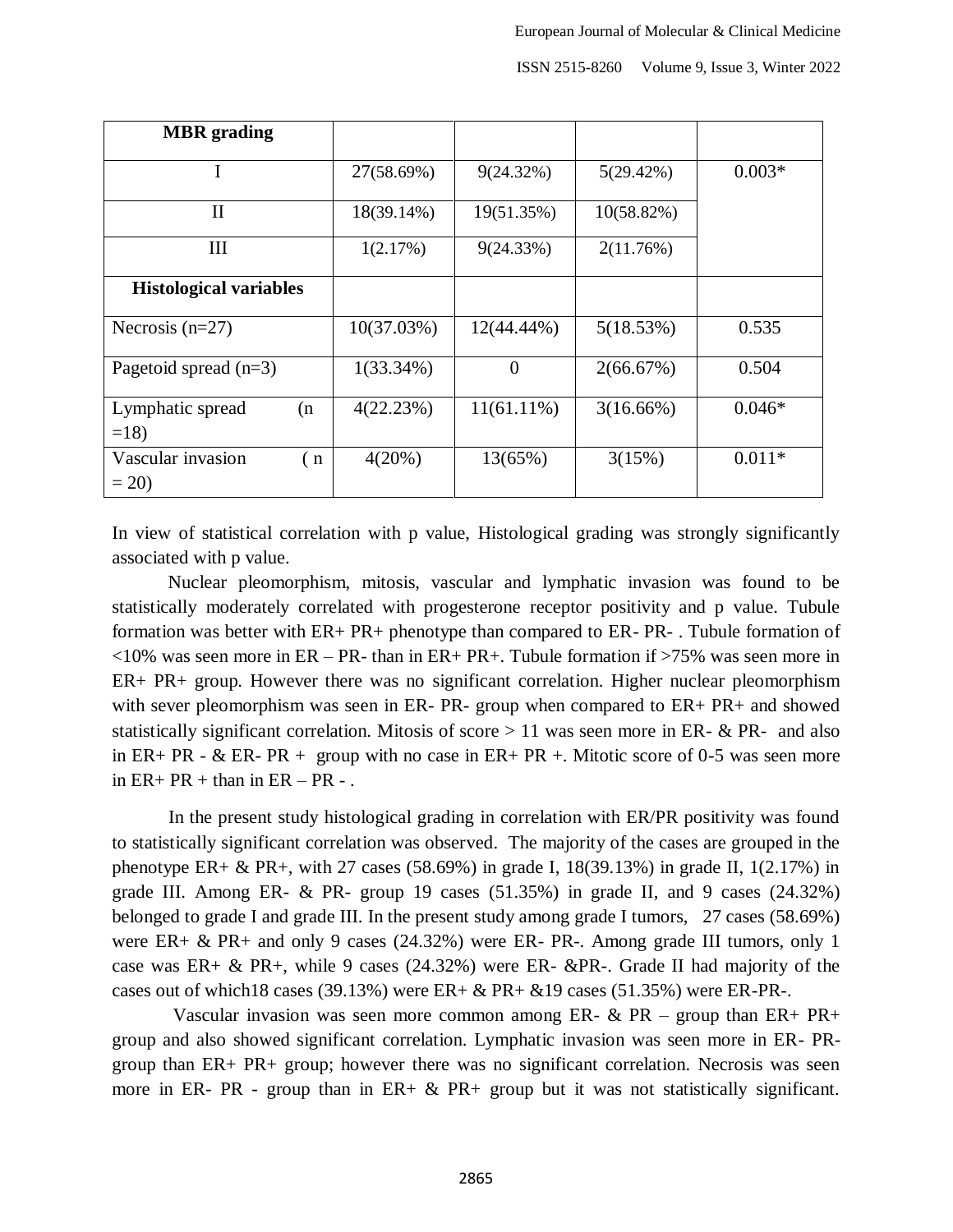Pagetoid involvement was seen more in ER- PR+ and ER+ PR - group than in ER+ PR+, however there was no significant correlation.

## **DISCUSSION:**

Breast cancer accounts for 19-34% of all cancer cases among Indian women. As per the data from national and regional cancer registries, it is the commonest cancer and is listed as the second leading cancer among women in India. Early breast carcinoma constitutes only 30% of the breast cancer cases seen at regional cancer centers in India, whereas it constitutes 60-70% of cases in the developed world.

A project was conducted by WHO called GLOBOCON  $<sup>(1)</sup>$ , to compare the incidence of</sup> breast cancer in India, with that of western countries like USA and China for the year 2012. According to the research done by WHO, it was found out that US, India and China account for almost one third of the global breast cancer burden. The following were the observations of the project for the year 2012.

|                                  | India  | <b>USA</b> | China    |
|----------------------------------|--------|------------|----------|
| Number of newly $\vert$ 1,44,937 |        | 2,32,714   | 1,87,213 |
| detected cases                   |        |            |          |
| Mortality                        | 70,218 | 43,909     | 47,984   |

According to the observations of the project GLOBOCON, India has the highest mortality of women dying due to breast cancer, when compared to USA and China. Persistent efforts over last 40 to 50 years in the USA and China have resulted in a large proportion of women presenting in early stages and therefore there has been a consistent decrease in the death rates due to breast cancer.

Though the incidence of breast cancer in India was less when compared to USA and China there is significant increase in mortality, due to many reasons like lack of awareness, screening programme, social stigma, etc hence present at comparatively late stages and do not survive even after treatment. WHO predicts for the year 2015 in India thatthere will be an estimated 1, 55,000 new cases of breast cancer and about 76000 women in India are expected to die of the disease. GLOBOCON 2012<sup>(1)</sup>, in relation with NATIONAL CANCER REGISTRY AND IARC international agency for research on cancer a specialized branch of WHO.

"Spectrumof Breast cancer in Asian women "by Gaurav Agarwal  $^{(17)}$  & S.Y. Cheung et al, multi-national collaborative study which compared the demographic, clinical, pathological and outcomes data in breast cancer patients at breast cancer centers in India, Malaysia and Hong Kong. Data showed that the incidence of breast cancer is lower, yet the cause-specific mortality is significantly higher in developing Asian countries compared with developed countries in Asia and the rest of the world.

The following data that has been represented here has been referenced from the following official Indian registries, which are subsets of the National Cancer Registry Programme:

2866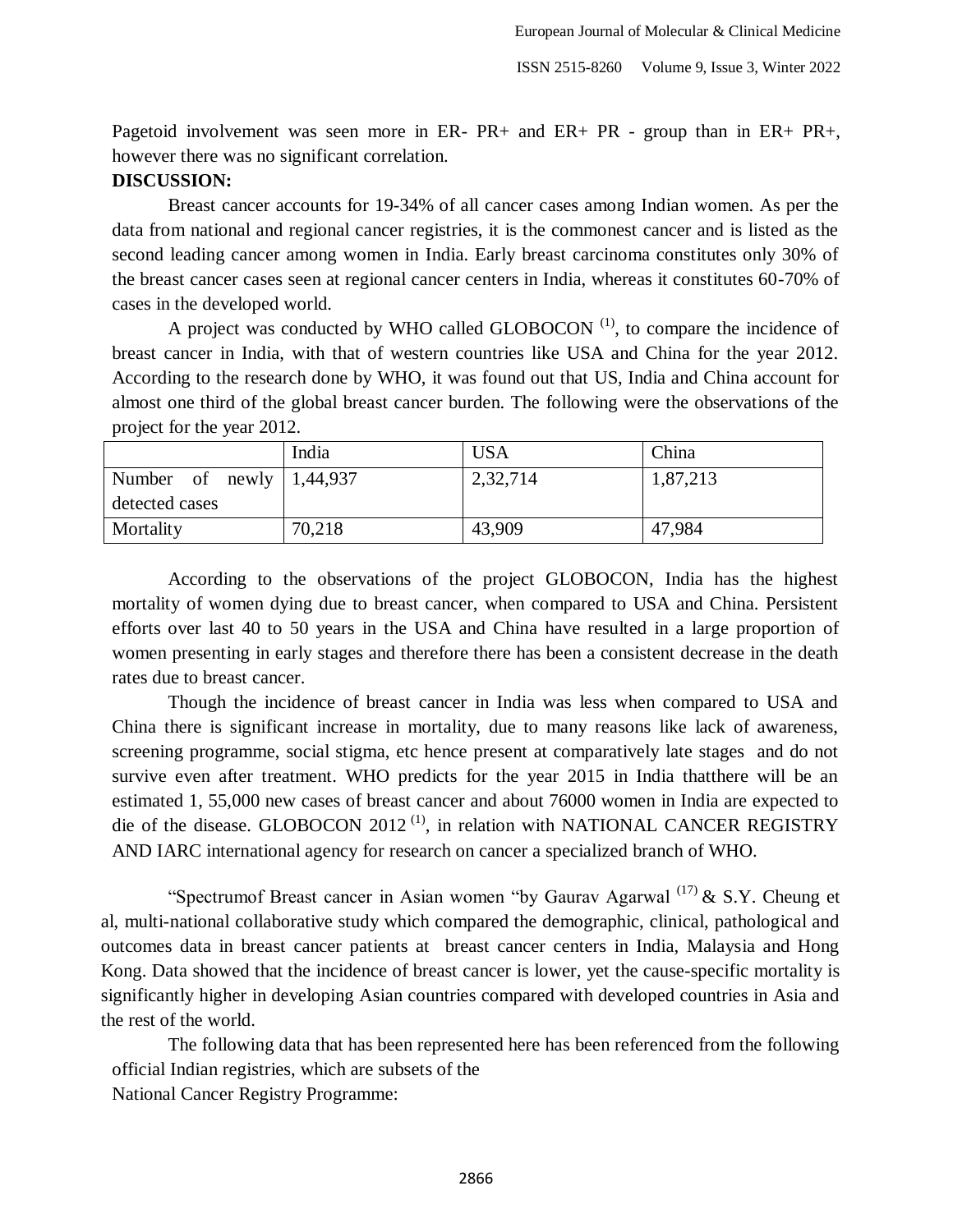- Three Year Report of the Population Based Cancer Registries 2009 2011.
- Consolidated Report of the Hospital Based Cancer Registries 2007 2011.

According to PBCR (Public Based Cancer Registeries) which was set up in various places like Chennai, Mumbai & Bengaluru the following data was collected. The overall incidence of breast carcinomas with respect to other cancers and its prevalence among the age groups of the present years was compared with that of statistics obtained for the year 1982 -1983.

| <b>State</b> | Incidence            |                                    |             | Age group $\leq$ 50yrs |  |
|--------------|----------------------|------------------------------------|-------------|------------------------|--|
|              | 1982 - 1983          | 2009-2011                          | 1982-1983   | 2009 - 2011            |  |
| Mumbai       | of<br>20%<br>cancers | all<br>30%<br>of<br>all<br>cancers | $30 - 35%$  | 52%                    |  |
| Chennai      | of<br>20%<br>cancers | of<br>all<br>27%<br>all<br>cancers | $30 - 35 %$ | 49%                    |  |
| Bangalore    | of<br>15%<br>cancers | 27%<br>of<br>all<br>all<br>cancers | 30-35%      | 53.2 %                 |  |

This table shows the trend of increased incidence in breast carcinoma cases over the past few decades. It also shows the clear shift of the most common age group to < 50 years. In the present study out of 100 cases most of the cases who presented with breast carcinoma were under  $\le$  50 years were 65 cases, while cases with  $>$ 50 years were 35 cases.

In the present study minimum age that presented with breast carcinoma was 28 years, the maximum age which presented with breast carcinoma was 82 years and the most prevalent age group involved in the present study was 41-50 years followed by 31-40 years.

The mean age of involvement is 47.73.The present study was compared with that of other studies, LobnaAyadi et al  $^{(10)}$ , Shushan Shweta et al  $^{(11)}$ & Urmila et al  $^{(12)}$ . Inall these studies the majority of the patients who presented with breast carcinoma were <50 years and it correlated with the findings of the present study. In Shushan et al $^{(11)}$ , the age group involved are 23 – 70 years with mean age 54.4 and in Urmila et al  $^{(12)}$  the age group involved is 23 – 80 years with mean age is 51.5.

In India, the average age of developing a breast cancer has undergone a significant shift over last few decades. 25 years back, out of every 100 breast cancer patients, 2% were in 20 to 30 years age group, 7% were in 30 to 40 and 69% of the patients were above 50 years of age.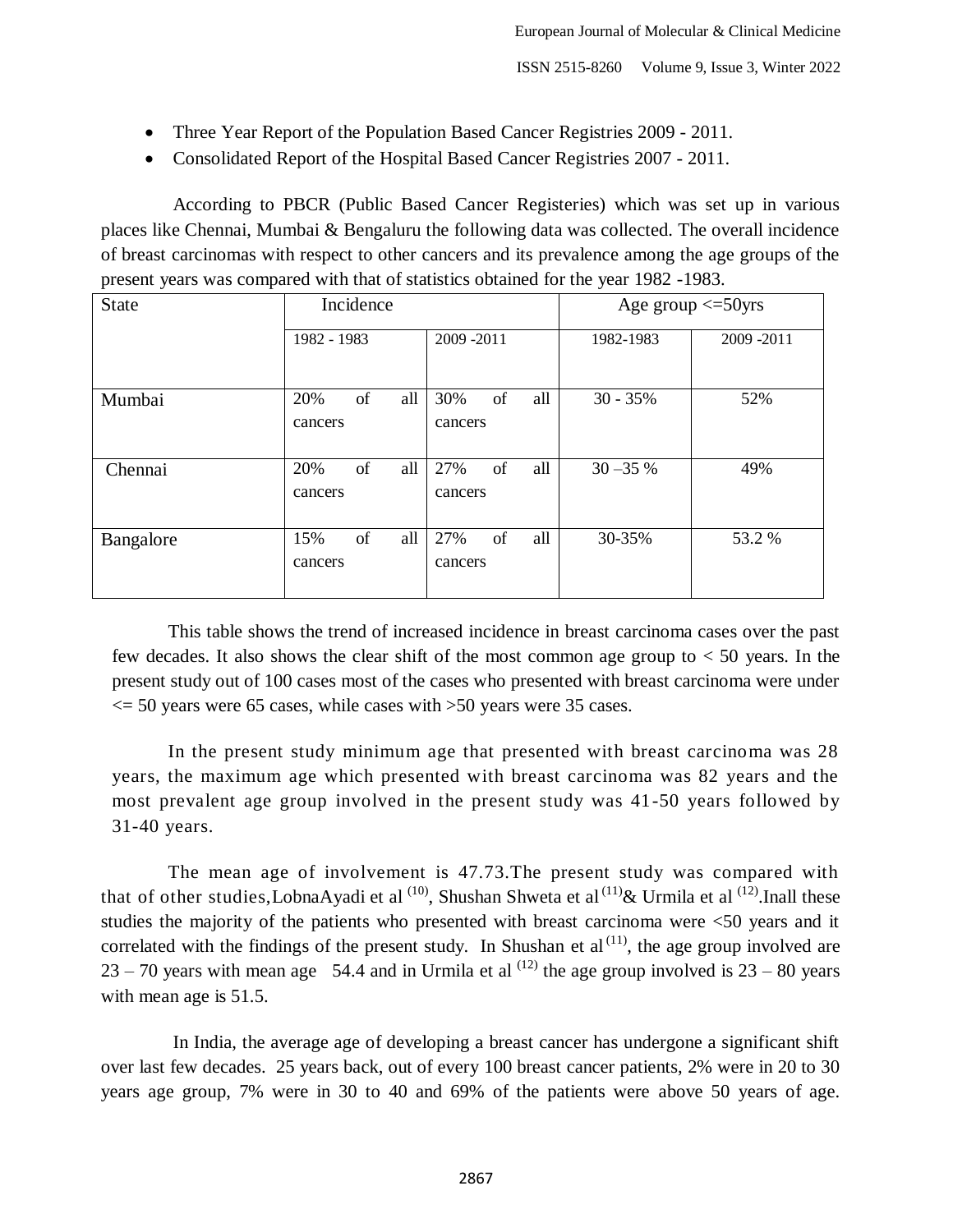Presently, 4% are in 20 to 30 yrs age group, 16% are in 30 to 40, 28% are in 40 - 50 age group. So, almost 48% patients are below 50 years age group. An increasing numbers of patients are in the 25 to 40 years of age, and this definitely is a very disturbing trend. A women"s reproductive history is highly associated with risk of breast cancer. The disease occurs more frequently among women who have an early menarche, who are nulliparous and late age of menopause.

In the present study, histological grading was done according to modified Bloom Richardson"s grading, majority of the cases, 47 cases (47%) were diagnosed as grade II of MBR staging, followed by 41 cases (41%) as grade I and 12 cases (12%) as grade III.

This study was compared with other studies, Zafrani et al  $(13)$ , Le Doussal et al  $(14)$ , Onitilo AA et al<sup>(15)</sup>, Peiro G et al<sup>(16)</sup> & Shushanshwetha et al<sup>(11)</sup>. In all these studies the breast carcinomas were graded by MBR grading system. In all these studies grade II cases were most common and findings were similar with that of my study. In the other studies grade III was found to be next common after grade II, but in the present study grade I cases were next most common after grade II.

In an another study conducted by Zubair Ahmad &Amnakhurshid et al<sup>(17)</sup>, based on significance of prognostic factors that included tumour grading, axillary lymph node status and modified Bloom Richardson"s grading showed that out of 120 cases 5 (4.17%) were grade I, 91(75.83%) were grade II, and 24(20%) were grade III. Thus in his study also majority of the cases were grade II and are similar to that of the present study.

Out of 100 cases, breast carcinomas were subjected to IHC procedure, progesterone receptor expression was found to be positive in 53 cases (53%) and the expression of progesterone receptor was found to be negative in 47 cases (47%). The observations of the present study were compared with other studies like Zafrani et al  $(13)$  and Shushan Shweta et al  $(11)$ . In these studies, Zafrani et al, out of 793 cases which were included in their study showed estrogen receptor positive in 81% of the cases& progesterone receptor expression was seen in 63% of the cases. In the study conducted by Shushan Shweta et al out of 75 cases, on which IHC procedure was done estrogen receptor expression was seen positive in 76% cases and progesterone receptor expression was seen in 58.7% of the cases. All these studies showed majority of the cases expressed in ER & PR receptor status.

In the present study, immunohistochemistry was done and they are grouped into the following phenotypes. In the present study out of 100 cases, most common phenotype obtained is  $ER + \&$  $PR + 46$  cases (46%), followed by  $ER - \& PR -$  phenotype are 37 cases (37%). The observations of the present study were compared with other studies R Kim et al  $^{(18)}$ , Dunwald KL et al  $^{(19)}$ , Nadji M et al  $^{(20)}$ . In R Kim et al  $^{(18)}$ , majority of the cases expressed the hormonal phenotype ER  $+ \&$  PR + were 62.1 %, followed by ER -  $\&$  PR – with 20.5%, ER +  $\&$  PR – 12.3%  $\&$  ER-  $\&$  $PR+ 20.5$  %. The observation of R Kim et al was similar to that of the present study. Dunwald<sup>(19)</sup> et al study showed majority of the cases were  $ER + \& PR + 63\%$ , followed by  $ER - \& PR - 21$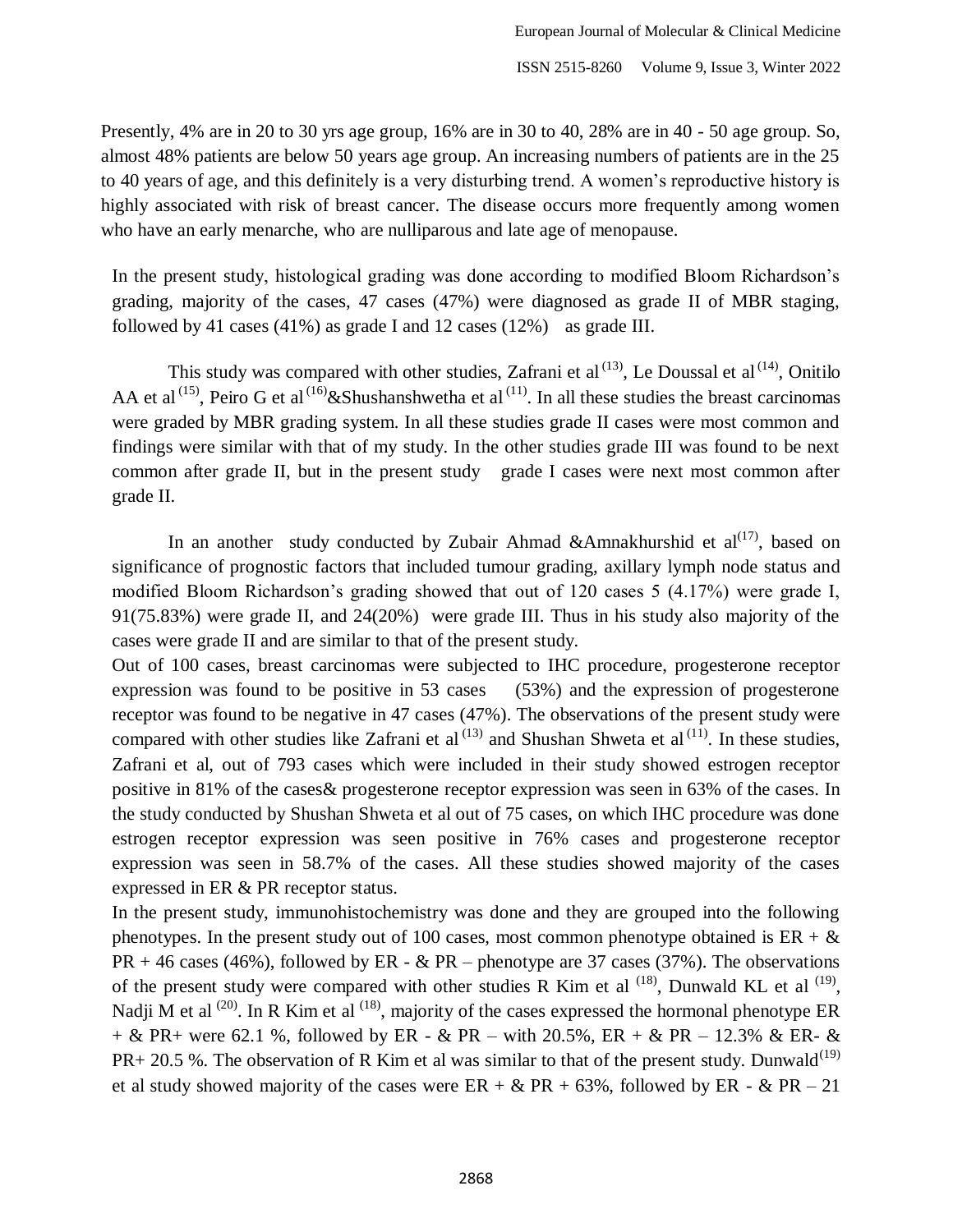%, ER + & PR – were 13%, and ER - & PR + were 3%. The observation of Dunwald KL  $^{(19)}$  et al were similar to that of the present study with majority of the cases were  $ER + \& PR +$ .

In the present study histological grading in correlation with ER&PR positivity was found to be statistically significant. In the present study histological grading in correlation with ER positivity was found to be statistically significant ( $p<0.001$ ). Among ER+ group 30 cases (53.6%) were grade I, 23 cases (41.07%) were grade II, 3 cases (5.35%) were grade III. Histological grading also showed correlation with the expression of PR positivity was found to be statistically significant ( $p<0.001$ ). Among the expression of PR hormone receptor grade I were 29 (54.71%), grade II were 23 (43.4%), and grade III were 1 (1.88%). The observations of the study were compared with Hemalatha et al  $^{(21)}$ and Pathak T &Bashyal et al  $^{(22)}$ .

# **CONCLUSION:**

Immunohistochemically assessment of ER and PR status should be incorporated as a routine investigation. This along with histo-pathological grading will guide the clinicians to make correct choice of treatment protocols and help in improved quality of life for the patients.

# **REFERENCES:**

- 1. Ferlay J, Soerjomataram I, Ervik M, Dikshit R, Eser S, Mathers C, et al. GLOBOCAN 2012 v1.0, Cancer Incidence and Mortality Worldwide: IARC CancerBase No. 11 cited 2015 Aug 3];Available from: http://globocan.iarc.fr/Default.aspx.
- 2. Aaltomaa S, Lipponen P, Eskelinen M, Kosma VM, Marin S, Alhava E, et al. Hormone receptors as prognostic factors in female breast cancer. Ann Med 1991;23:643–8.
- 3. Harbeck N, Thomssen C, Gnant M. St. Gallen 2013: Brief Preliminary Summary of the Consensus Discussion. Breast Care 2013;8:102–9.
- 4. [Pankaj Taneja,](http://www.ncbi.nlm.nih.gov/pubmed/?term=Taneja%20P%5Bauth%5D)[Dejan Maglic,](http://www.ncbi.nlm.nih.gov/pubmed/?term=Maglic%20D%5Bauth%5D) [Fumitake Kai,](http://www.ncbi.nlm.nih.gov/pubmed/?term=Kai%20F%5Bauth%5D) [Sinan Zhu,](http://www.ncbi.nlm.nih.gov/pubmed/?term=Zhu%20S%5Bauth%5D) [Robert D. Kendig,](http://www.ncbi.nlm.nih.gov/pubmed/?term=Kendig%20RD%5Bauth%5D) [Elizabeth A.](http://www.ncbi.nlm.nih.gov/pubmed/?term=Fry%20EA%5Bauth%5D)  [Fry,](http://www.ncbi.nlm.nih.gov/pubmed/?term=Fry%20EA%5Bauth%5D) and [Kazushi Inoue](http://www.ncbi.nlm.nih.gov/pubmed/?term=Inoue%20K%5Bauth%5D) " Classical and Novel Prognostic Markers for Breast Cancer and their Clinical Significance.
- 5. Hammond ME, Hayes DF, Dowsett M, Allred DC, Hagerty KL, Badve S, et al. American Society of Clinical Oncology/College Of American Pathologists guideline recommendations for immunohistochemical testing of estrogen and progesterone receptors in breast cancer. J Clin Oncol Off J Am Soc Clin Oncol 2010;28:2784–95.
- 6. Leong SPL, Shen Z-Z, Liu T-J, Agarwal G, Tajima T, Paik N-S, et al. Is Breast Cancer the Same Disease in Asian and Western Countries? World J Surg 2010;34:2308–24.
- 7. Tanuja shet, Atin Agarwal, Mandar Nandkarni et all dept of path surg oncology Mumbai; "Hormone receptor s over last 8 years in a cancer referral center" IAJPM june 2009.
- 8. Umemura S, Kurosumi M, Moriya T et al. Immunohistochemical evaluation for hormone receptors in breast cancer: a pratically useful evaluation system and handling protocol. Breast cancer 2006; 1: 232- 235.
- 9. [Gaurav Agarwal,](http://www.springerlink.com/content/?Author=Gaurav+Agarwal) [P. V. Pradeep,](http://www.springerlink.com/content/?Author=P.+V.+Pradeep) [Vivek Aggarwal,](http://www.springerlink.com/content/?Author=Vivek+Aggarwal) [Cheng-Har Yip](http://www.springerlink.com/content/?Author=Cheng-Har+Yip) and [Polly S. Y.](http://www.springerlink.com/content/?Author=Polly+S.+Y.+Cheung)  [CheungS](http://www.springerlink.com/content/?Author=Polly+S.+Y.+Cheung)pectrum of Breast Cancer in Asian women.World journal of surgery.2002;31: 1031-1040.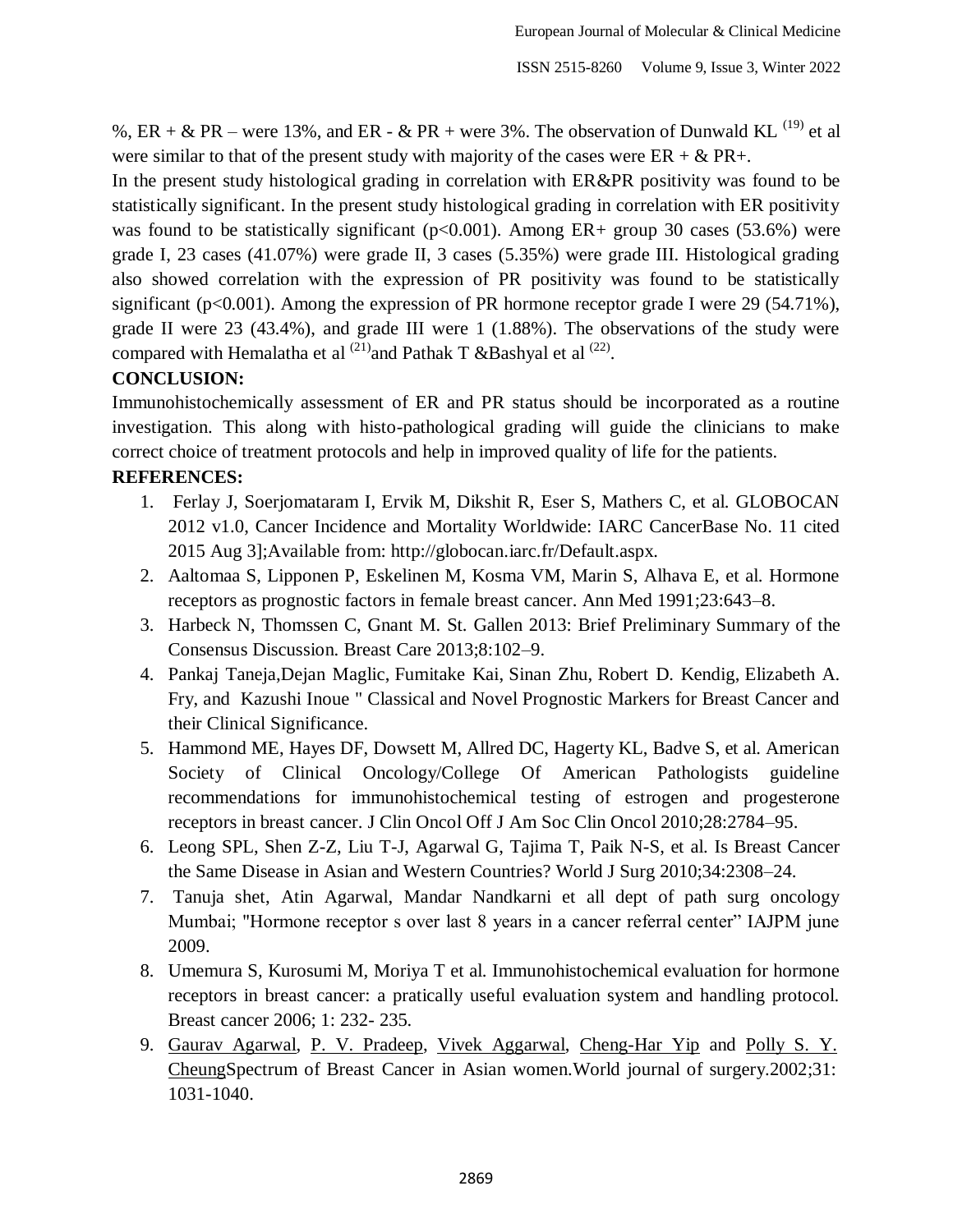- 10. LobnaAyadiAbdelmajidKhabir, Habib Amouri, SondesKarray, Abdallah Dammak, Mohamed Guermazi and Tahya Correlation of HER2 over expression with clinicopathological parameters in Tunisian breast carcinoma Boudawara World Journal of Surgiical Oncology 2008, 6:112.
- 11. Shushan Shweta J,Kusuma , Geethamani I, immunohistochemistry for ER/PR and HER2/neu in breast ccarcinomas – their relationship and association with histopathologial grading and clinical parameters in international Journal of Medical& Applied Sciences ISSN:2320‐ 3137.
- 12. P. Urmila Devi, Uma Prasad, A. Bhagya Lakshmi, G. Santa Rao, A study of correlation of expression of ER, PR and HER2/neu receptor status with clinico-pathological parameters in breast carcinoma at a tertiary care centre,International Journal of Research in Medical Sciences;2015 vol3(1) 165-173.
- 13. Zafrani B, Aubriot M, Cremoux P, Rycke Y, Nicolas A, Boudou E et al. High sensitivity and specifying of immunohistochemistry for the detection of hormone receptors in breast carcinoma: comparison with biochemical determination in a prospective study of 793 cases. Hisopathology 2000; 37:536-45.
- 14. Doussal LV, Tubiana-Hulin M, Friedman S, Hacene K, Spyratos F, Brunet M. Prognostic Value Grade Histologic Gradenuclear Components Of Scarf-Bloom Richardson(SBR). Cancer 1989; 64:1914-21.
- 15. Onitilo AA, Engel MJ, Greenlee TR, Mukesh NB. Breast Cancer subtypes based on ER/PR and HER-2 expression: Comparison of Clinico-pathologic features and survival. Clinical Medicine and Research; 7; 4-13.
- 16. Peiro G, Adrover E, Aranda IF, Peiro MF, Neivero M, Sanchez-Paya J. Prognostic Implications of HER-2 Status in Steroid Receptor-Positive, Lymph Node-Negative Breast Carcinoma. Am J ClincoPathol 2007; 127:780-86.
- 17. [Zubair Ahmad,](http://www.ijpmonline.org/searchresult.asp?search=&author=Zubair+Ahmad&journal=Y&but_search=Search&entries=10&pg=1&s=0) [AmnaKhurshid,](http://www.ijpmonline.org/searchresult.asp?search=&author=Amna+Khurshid&journal=Y&but_search=Search&entries=10&pg=1&s=0) [Asim Qureshi,](http://www.ijpmonline.org/searchresult.asp?search=&author=Asim+Qureshi&journal=Y&but_search=Search&entries=10&pg=1&s=0) [RomanaIdress,](http://www.ijpmonline.org/searchresult.asp?search=&author=Romana+Idress&journal=Y&but_search=Search&entries=10&pg=1&s=0) [NasiraAsghar,](http://www.ijpmonline.org/searchresult.asp?search=&author=Nasira+Asghar&journal=Y&but_search=Search&entries=10&pg=1&s=0) [NailaKayani](http://www.ijpmonline.org/searchresult.asp?search=&author=Naila+Kayani&journal=Y&but_search=Search&entries=10&pg=1&s=0) Breast carcinoma grading, estimation of tumor size, axillary lymph node status, staging, and nottingham prognostic index scoring on mastectomy specimens . Indian journal of pathology and microbiology. 2009 : 52; 477-
- 18. R. Kim, M. Kaneko, K. Arihiro, M. Emi, K. Tanabe, S. Murakami et al Extranuclear expression of hormone receptors in primary breast cancer. Annals of Oncology 2006; 17: 1213-1220.
- 19. Dunnwald KL, Rossing AM, ChristopherI. Hormone receptor status, tumor characteristics, and prognosis a prospective cohort of breast cancer patients. Breast cancer research 2007; 9.
- 20. Nadji M, Gomez-Fernandez C,Ganju-Azar P, Morales RA. Immunohistochemistry of estrogen and progesterone receptors reconsidered. Experience with 5,993 breast cancers. Am J Clin Pathol.2005; 123(1): 21-27.
- 21. Hemalata, Navya (2011) Expression of estrogen and progesterone receptors in malignant breast lesions. Retrieved from Rajiv Gandhi University of health sciences.